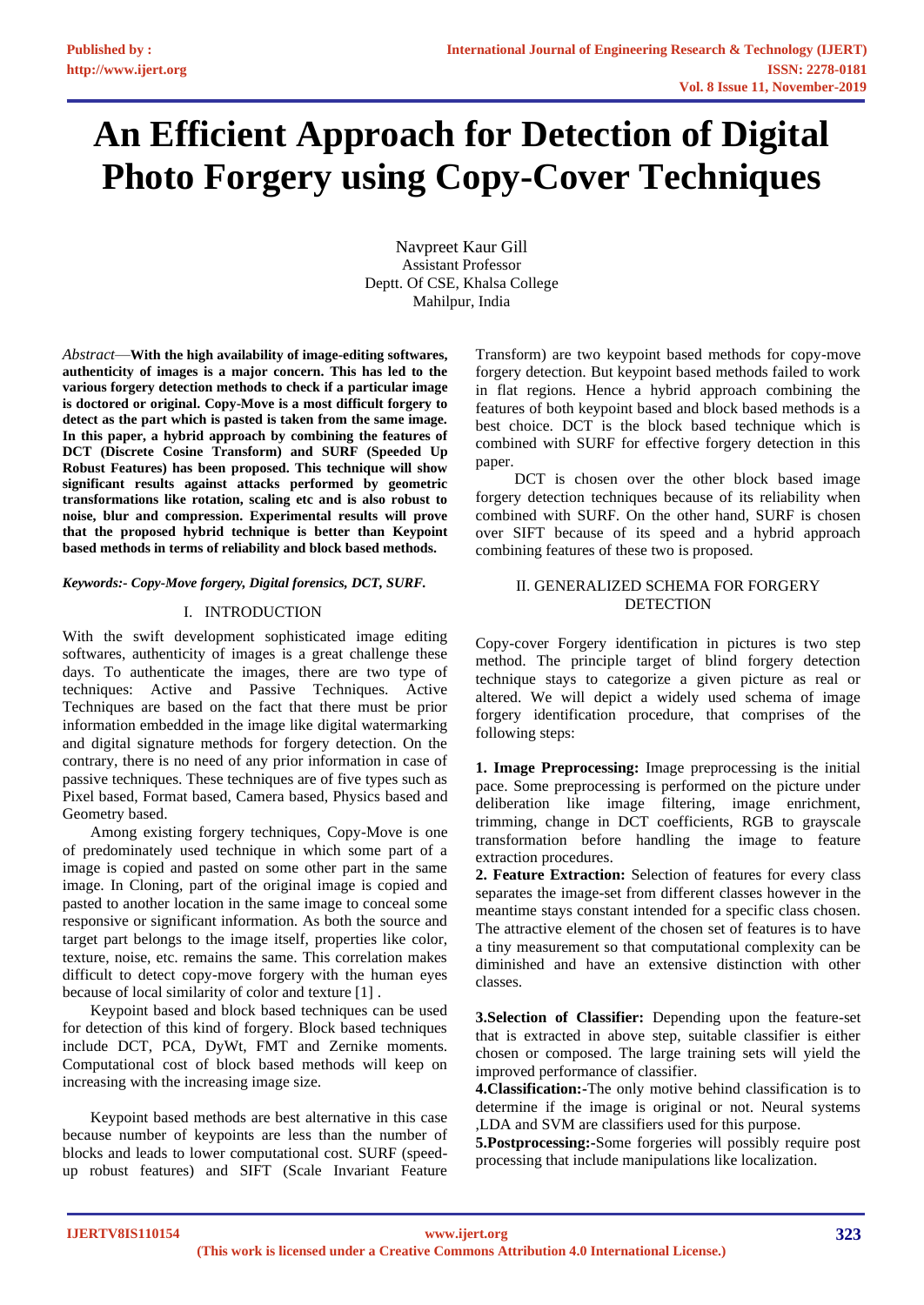

Fig. 1: Generalized Schema for Forgery Detection

#### III. RELATED WORK

**Z. Ting et al.** [66] described a for copy-move forgery detection by utilizing SVD. Firstly singular value SV features are extracted and further matching is performed k-d tree. This method has low computational complexity and is robust to post image processing.

**Luo et al.** [67] describes the technique of copy-move forgery detection based on intensities. Image is divided into overlapping blocks which are divided into two equal parts and four directions. Compute block characteristic vector for every block and further they are sorted using lexicographical sorted. Use shift vector method to find which part of image is duplicated. This algorithm works well with post-processing operations and has lower computational complexity. This method works well when the block size is smaller than forged regions but cannot work with the flat regions.

Lin et al. [68] proposed a new technique in which image is divided into fixed size blocks and further divide each block into four sub-blocks. Calculate intensity for every sub-block and obtain the features. As the feature vectors obtained are integer values, sort them using radix sort for determining the similar feature vectors. Further calculate the shift vectors so that false matches can be reduced. The blocks having highest value of shift vector are termed as forged blocks. This method shows robustness against JPEG compression and additive noise but is not applicable for rotation.

**S. Ryu et al.** [69] conducted a study on copy-move forgery detection by using Zernike moments. This methods works well for all type of geometric transformations like JPEG Compression, Gaussian noise, blurring and rotation upto 30 degree.

**Z. Wang et al.** [70] proposed a method by using Hu moments for forgery detection. Dimension will be reduced in this method by using Gaussian pyramid and the image is divided into overlapping blocks. Apply Hu moments to each block and calculate eigen values. Sort these vectors using lexicographical sorting and false detections can be reduced by selecting an area threshold. Mathematical morphological techniques are used for matching purpose.This method works well even when the post processing is performed on the image.

**B. Mahdian et al. [**71] utilizes blur moment invariants to represent forged image. Firstly tilt the image with blocks of particular size and represent them with blur invariants. Then apply the PCT (Principal Component Transformation) to reduce the dimensions of each feature vector. K-d tree is used for matching purpose. Further verify the similar blocks found

b finding neighborhood of similar blocks. This method works well in case of duplicated regions with changed contrast and blurring. Disadvantage of this algorithm is that it has high computational complexity.

**B. Ustubioglu et al.** [72] presented the method which decreases the false negative rate. Firstly image is divided into the non-overlapping blocks. After that obtain the LBP values for every block and apply the DCT on every block. This method decreases the computational cost and gives the more accurate results than the existing DCT method.

**J. Zheng et al.** [73] presented a new method based on ORB (Oriented FAST and Rotated BRIEF) on the basis of visual descriptor BRIEF (Binary Robust Independent Elementary Features) and FAST (Features from Accelerated Segment Test) key-point detector. This method is the alternative for other keypoint based techniques like SIFT and SURF for the detection of duplicated regions. The advantage of this method is that its matching time is less than the other keypoint based techniques. Less storage space is required by this method and it can also handle all type of geometric transformations like scaling and rotation etc.

**C. Haipeng et al.** [74] proposed a method based on scale space and ORB (Oriented FAST and rotated BRIEF). Detection of forgery in high resolution images is very timeconsuming with this method. But the main advantage of this method is that it lowers the false matches and can handle the different geometric transformations.

**D. Lin et al.** [75] proposed a technique which combines the features of Discrete cosine transform (DCT) with Speeded up Robust Features (SURF).This method will tells the exact position of the forgery and works well with the JPEG format. It can also detect forgery at multiple positions. This method does not work well in case of flat regions

**G. Zhang et al.** [76] proposed a technique which combines the features of Fourier Mellin Transform (FMT) with Speeded up Robust Features (SURF). Block based technique is used to determine the forgery in case of flat regions while keypoint based technique is used for forgery detection in nonflat regions.

### IV**.** PROPOSED APPROACH

In the proposed approach, an image is firstly divided 8\*8 blocks using block based technique named Discrete Cosine Transform (DCT). After that SURF is used to compute the keypoints from the whole image. After that we will divide the image regions into flat and Non-flat areas based on ratio between the keypoints and pixels. If there is more than two flat regions in the image, then DCT is used to detect forged areas in flat region. Post Processing is based on morphological operations like Region properties, area open technique and boundary filling etc. to locate the forged regions.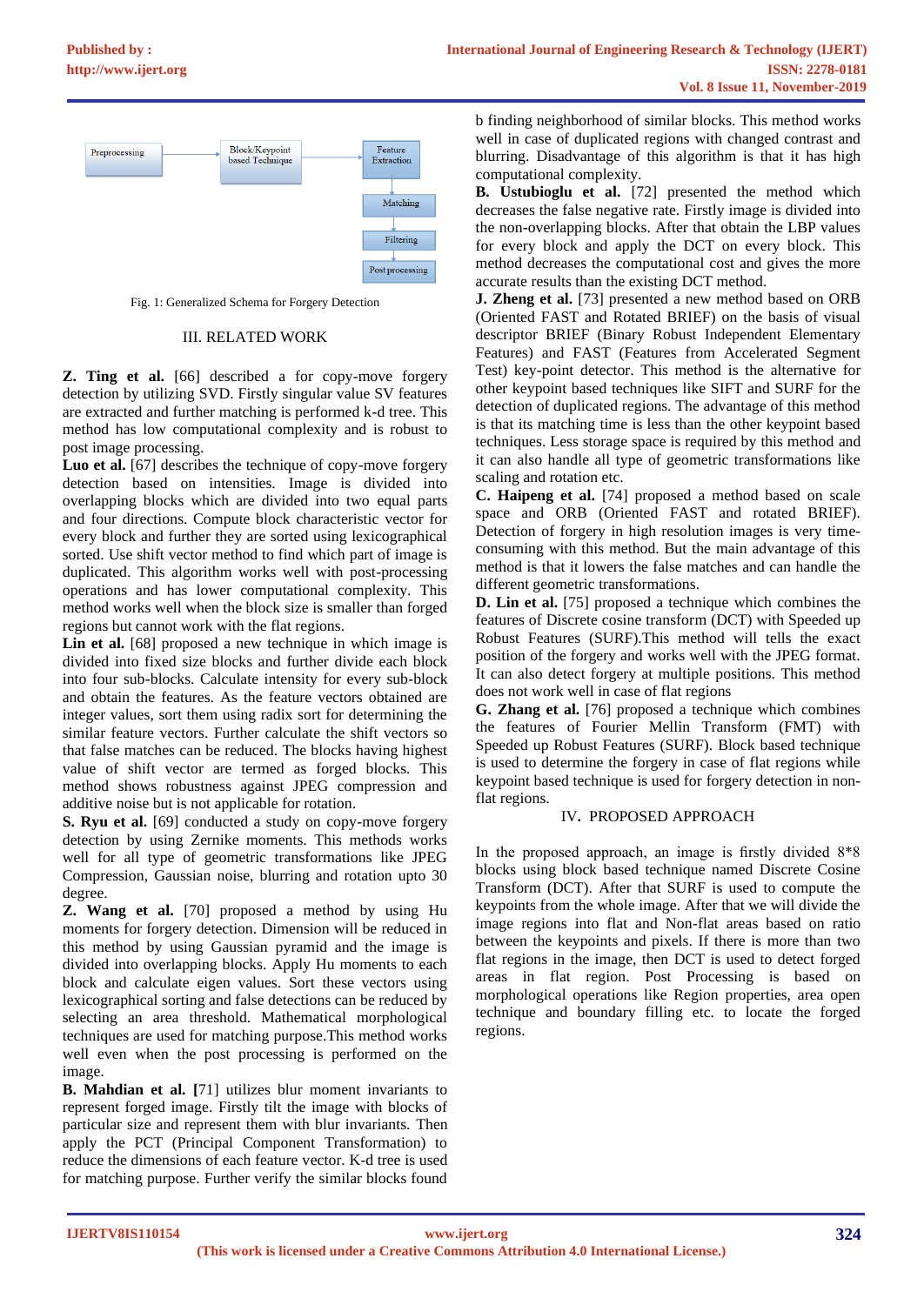

Fig. 2: Flowchart of Proposed Method

### *4.1 Preprocessing*

 Preprocessing has been performed for the enhancement of image and for conversion into binary form to increase the accuracy of results. Noise is also removed from the image to get the accurate results. Operations are also performed on the blurred images to get the proper content of the image.

### *4.2 Extract the Keypoints and classify the regions*

 Keypoints are extracted from the image with the help of SURF algorithm from the whole image. Keypoint extraction technique will fail in case of flat regions. Hence there is a need of division of areas into flat and non-flat region. Find the ratio between Keypoints and pixels for this purpose.

$$
K = \frac{Number of Keynes, N}{Naumber of Pixels, Np}
$$

If the ratio is less than the threshold value, then that region is flat region and if the value is greater than threshold value, then the region is called Non-flat region.

### *4.3 Detection in Non-Flat Region*

Detection of forgery in the non-flat region is done with the help of a know algorithm Speeded Up Robust (SURF) which is discussed below in the pseudo-code.

| Pseudo code for tampering detection in Non-Flat    |  |  |  |  |  |
|----------------------------------------------------|--|--|--|--|--|
| Regions                                            |  |  |  |  |  |
| Begin                                              |  |  |  |  |  |
| Step 1. Firstly reduce the dimensions of the input |  |  |  |  |  |
| image using DCT.                                   |  |  |  |  |  |
| Step 2. Extract the keypoints with the help of     |  |  |  |  |  |
| Hessian Matrix Approximation.                      |  |  |  |  |  |
| Step 3. Match the features using g2NN strategy.    |  |  |  |  |  |
| Step 4. Based on matching features, forgery        |  |  |  |  |  |
| decision is taken.                                 |  |  |  |  |  |
| End                                                |  |  |  |  |  |
|                                                    |  |  |  |  |  |

## *4.4 Detection in Flat Region*

Detection process in the flat region is performed with the help of block based method named as DCT. Detection is performed in the four different steps which are discussed below in the pseudo code.

| Pseudo code for tampering detection in Flat Regions                                                                                                                                                                                                                                                                                                                                                                                                                                                                                          |
|----------------------------------------------------------------------------------------------------------------------------------------------------------------------------------------------------------------------------------------------------------------------------------------------------------------------------------------------------------------------------------------------------------------------------------------------------------------------------------------------------------------------------------------------|
| Begin<br>Step 1. Firstly count the number of flat regions. If there<br>are more than two flat regions, then perform the below<br>steps else move to the post-processing step directly.<br>Step 2. Divide the flat region into $8*8$ non-overlapping<br>blocks.<br>Step 3. Discrete Cosine Transform (DCT) is chosen as<br>block based method because of its less computational<br>complexity.<br>Step 4. Feature Vector Matrix is sorted with the help of<br>lexicographical sorting and blocks are matched for<br>forgery detection.<br>End |
|                                                                                                                                                                                                                                                                                                                                                                                                                                                                                                                                              |

# *4.5 Post-processing*

Post-processing to locate the duplicated regions is necessary due to the sparse nature of the keypoints. In this technique, Post-processing has been performed on the basis of morphological operations like area open technique, Filling, Boundary and region properties. After that all the forged regions which are extracted by keypoint as well as block based technique are combined.

### V. RESULTS AND DISCUSSION

The following metrics are used to analyze the performance of the algorithm :

1. Precision: Probability that a detected forgery is truly a forgery, computed as:

$$
P = \frac{Tp}{Tp + Fp}
$$

2. Recall: Probability that a forged image is detected, computed as:

$$
R = \frac{rp}{Tp + Fn}
$$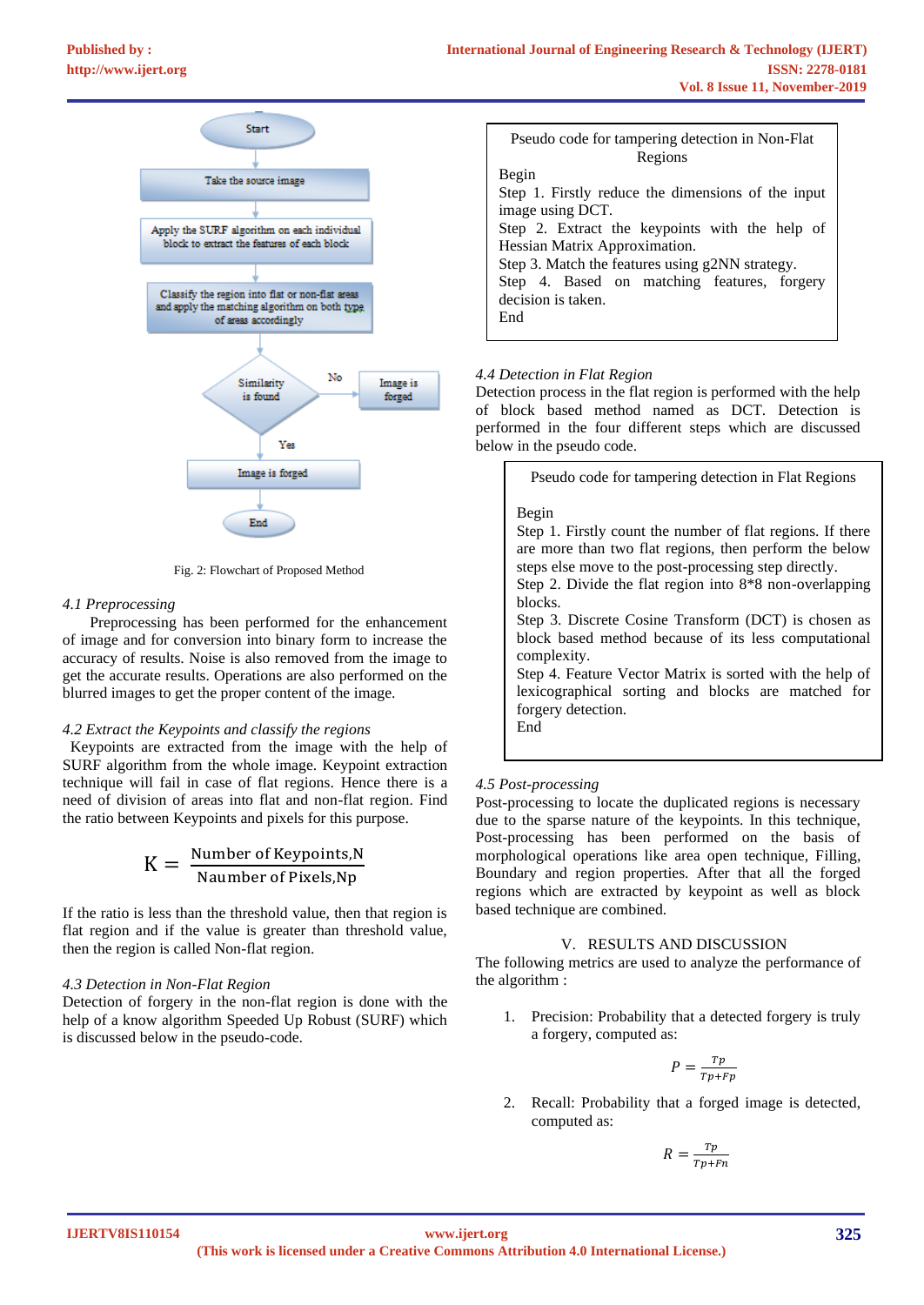This is also called True Positive Rate.

3. This combines both Precision and Recall in a single value. It is computed as:

|        | $F = 2 * \frac{P_{\text{r}}}{P_{\text{r}}R}$ |        |           |          |  |  |
|--------|----------------------------------------------|--------|-----------|----------|--|--|
| Sr.No. | Precision                                    | Recall | F-measure | Accuracy |  |  |
| 1.     | 0.985                                        | 2.56   | 0.032     | 97.43    |  |  |
| 2.     | 0.983                                        | 1.94   | 0.034     | 98.13    |  |  |
| 3.     | 0.984                                        | 2.56   | 0.033     | 97.61    |  |  |
| 4.     | 0.983                                        | 2.51   | 0.034     | 97.83    |  |  |
| 5.     | 0.981                                        | 1.89   | 0.029     | 98.12    |  |  |

 $F = 2 * \frac{P * R}{P}$ 











### VI. CONCLUSION

Copy-Move Forgery detection techniques still suffer from large number of issues and till now there is no unified algorithm which can detect every type of forgery. As a result of it, a hybrid approach has been implemented to resolve some of the issues. The implemented method shows robustness against geometric transformations and the proposed method shows robustness against geometric transformations and the proposed technique shows improvement in results in terms of Precision, Accuracy and FPR as compared to existing techniques.

 The prime drawback of the existing methods is Automation that is the answers can be interpreted with the intervention of human only. Second drawback is that if we talk about copy-move forgery, then the use of these methods is computationally expensive .Thirdly as these techniques are applied to images only, we can extend the research on audios and videos. Fourthly at present there is no technique which can identify between the malicious forgery and just the retouching like artistic manipulation. The most challenging tasks is to develop a unified algorithm having capacity to detect any type of forgery.

#### REFERENCES

- [1] M. K. Johnson and H. Farid, "Exposing Digital Forgeries by Detecting Duplicated Image Regions", *ACM Multimedia and Security Workshop*, New York, NY, 2005.
- [2] Zhang Ting, Wang Rang-ding, "Copy-Move Forgery Detection based on SVD in Digital Image", Eighth conference on Image and Signal Processing ,Oct. 2009.
- [3] W. Luo, J. Huang, G. Qiu," A Novel Method for Block Size Forensics Based on Morphological Operations", International Workshop on Digital Watermarking , pp 229-239, 2016.
- [4] Z. C. Lin, R. R. Wang,"Detecting doctored images using camera response normality and consistency", IEEE Computer Society Conference on Computer Vision and Pattern Recognition,pp 1087– 1092,2010
- [5] S. Ryu, M. Lee, H. Lee, "Detection of copy-rotate-move forgery using zernike moments," in Proc. International Workshop Information Hiding, Springer , pp. 51–65, 2010.
- [6] Z.Wang," A passive image authentication scheme for detecting region-duplication forgery with rotation",Journal of Network and Computer Applications, Vol. 34 , Sep.2011, pp. 1557-1565.
- [7] B.Mahdian , S. Saic," Detection of copy–move forgery using a method based on blur moment invariants", Forensic Science International, an international journal dedicated to the applications